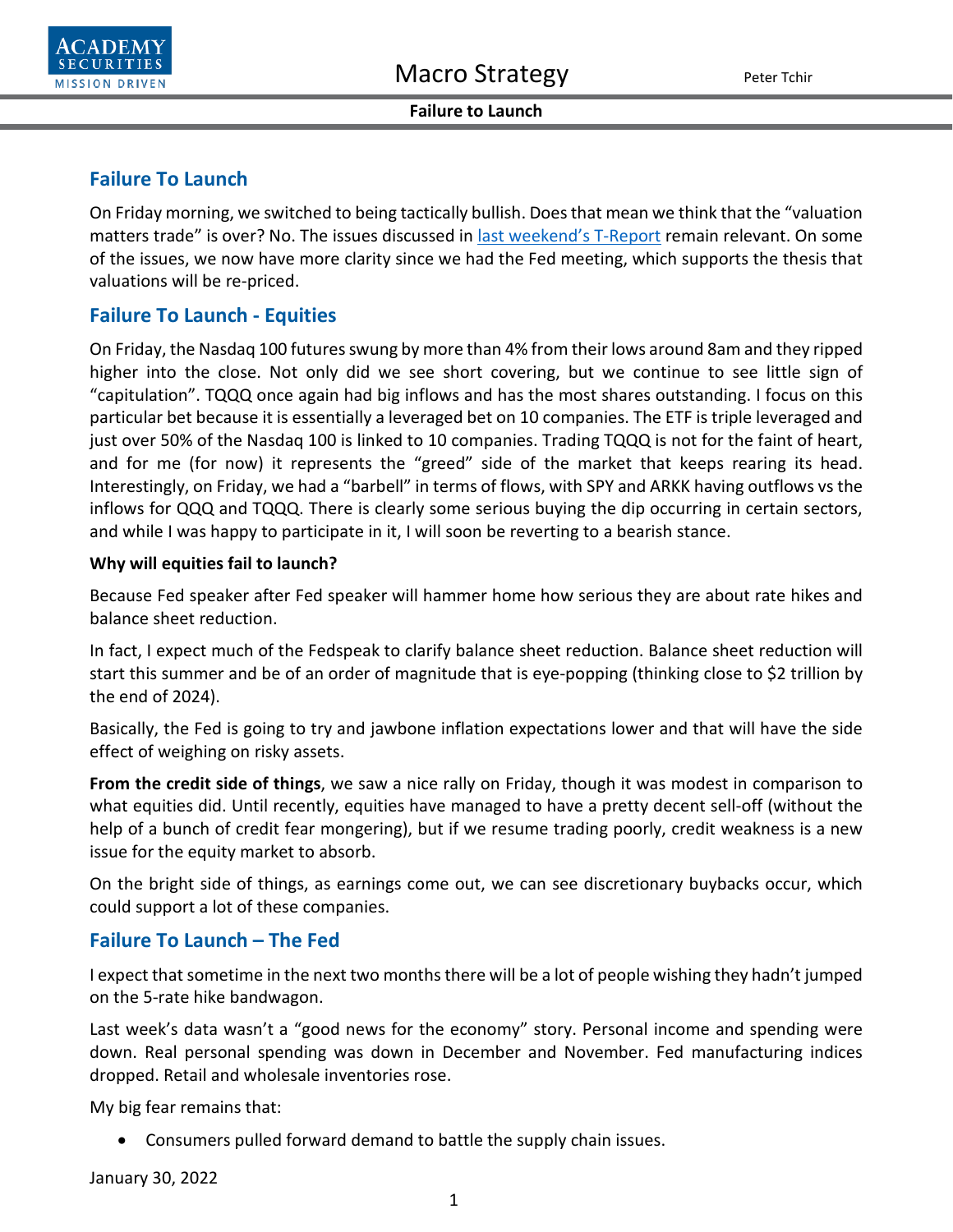#### **Failure to Launch**

- Consumers treated the stimulus as "free money" (it was), which inflated the perception of how strong the consumer is.
- Companies responded to this demand perception (and supply chain issue) by aggressively producing goods that may not be needed as quickly as thought.

#### **Inventory hangover.**

## **Bottom Line**

Prepare for more bumps ahead for the market. I didn't even mention Russia and Ukraine or any of the other geopolitical issues that could have ramifications for the market (see ou[r Around the World](https://www.academysecurities.com/wordpress/wp-content/uploads/2022/01/Around-the-World-with-Academy-Securities_1_28_22.pdf) report an[d Russia on the Warpath](https://www.academysecurities.com/russia-on-the-warpath-update-1-26-22/) SITREP).

While TQQQ (and I will keep harping on this) is down 36% since the middle of November, it is still up 25% from the start of 2021 and a stunning 150% since the start of 2020 (pre-pandemic). I don't think that the pre-pandemic levels are a target, but I believe it's healthy to think about them in the context of saying how cheap something is (or isn't) after the recent selling.

If we get another leg down, I have two concerns that "are different" than ones I had during the past few weeks:

- Nervousness in the credit markets is real. That is new. I think that it is overdone, but the persistence of this weakness is cause for concern if it resumes again, and that will feed into broader risk issues.
- We are seeing the "waterfall" play out, at least a little bit. That is where the selling moves from an area that has been hit hard, to one that seems "expensive" by comparison (i.e., sell what you can, not what you want/should).

There is no depth to liquidity and every rally feels like there are no sellers and every sell-off feels like there are no buyers – adding to the stress in every direction.

I hope that I haven't already overstayed my welcome on my bullish call, but I don't think that we have seen the lows in stocks. **We will see new lows in stocks and wider levels in credit spreads in the coming weeks.**

That leaves me comfortable with trading longer-dated Treasuries and rate products from the long side of the ledger. **I think that despite (or in fact, because of) the Fed rhetoric, the "snuffing out growth" fear will be real and will materialize in more "risk off" trades**.

On those gloomy thoughts, I'm not sure how to end this T-Report on a positive note, other than by saying the Nor'easter we had this weekend wasn't that bad, and apparently some people enjoy the "feels like zero" temperature! (I told you I was having difficulty finding a cheery sign-off). Once the market starts figuring out that the Fed will fail to launch, we can have a longer/sustained rally, but I just think that we will have some more trouble before that happens.

**Good luck, and maybe the insane pace of trading and violent swings will be reduced this week,** as I think that many of us could use a bit of a breather where we can relax and reassess without being driven crazy by the price action!